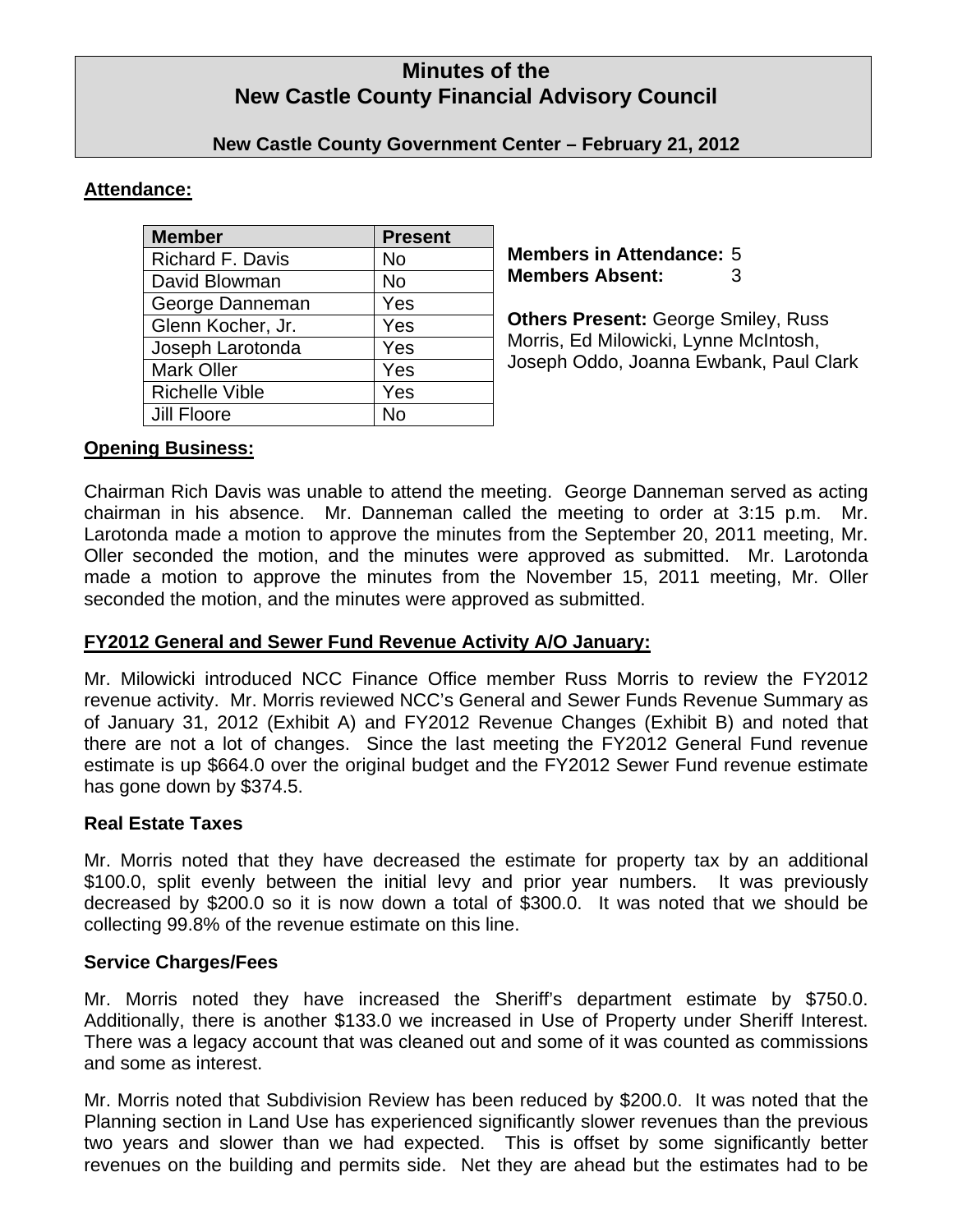decreased for Subdivision Planning because we haven't seen any of the large plans coming in to date this year.

#### **Licenses & Permits**

Mr. Morris noted that Building Permits were previously increased by \$300.0 and they are not going to increase again right now.

#### **Use of Money & Property**

Mr. Morris noted that Interest is up and most of that is \$135.0 that is attributable to interest income received when a legacy account in the Sheriff's Office was closed. The rest of the increase is from the interest projections being slightly better than expected. However, there is still expected to be a net loss for the year.

#### **Rentals, Concessions & Sales**

Mr. Morris noted that Sale of Assets was increased by another \$50.0 to reflect revenues that have already been realized by the sale of vehicles.

#### **Intergovernmental Revenues**

Mr. Morris noted that CAD Reimbursement was increased by \$50.0 to reflect money received from the State that had not been budgeted this year.

Mr. Morris noted that \$24.8 is being transferred out due to funds received in FY2011 from FEMA that should have been in a Grant fund.

In summary, Mr. Morris noted that all of these changes add up to an increase of \$664.8 for the FY2012 General Fund estimate.

Mr. Morris noted that Stormwater Management Fees, Septic Hauler Fees and FOG program fees all went down as tracking changes in the Sewer Fund. Also, Interest on the Sewer Fund side was decreased by \$164.5 because it was increased by too much previously. The General Fund is doing a little better than expected and Sewer Fund is doing a little worse. In summary, Mr. Morris noted that there is a decrease of \$374.5 for the FY2012 Sewer Fund estimate.

#### **Exhibit A – Charts**

RTT Revenue – December was very disappointing because there were no large sales. There was one large sale in January which put us just about on budget. NCC will not receive any of the real estate transfer tax for Amazon because it is in the incorporated area of Middletown.

Recorder of Deeds Revenue – This was reduced at the last meeting and numbers for February are almost exactly where we expected them to be so no changes were made.

Sheriff Revenue – This was increased since the last meeting but we do not expect the increase to last throughout the rest of the year. We are seeing the effects of the new foreclosure mediation as February sales came in significantly lower compared to the previous month. There are only 212 sales set up for March when they have been setting up 350 in the past. According to the Sheriff's Office, they have not received any paperwork for new sales since January 19, 2012. Mr. Danneman noted that this could be because the program is so successful.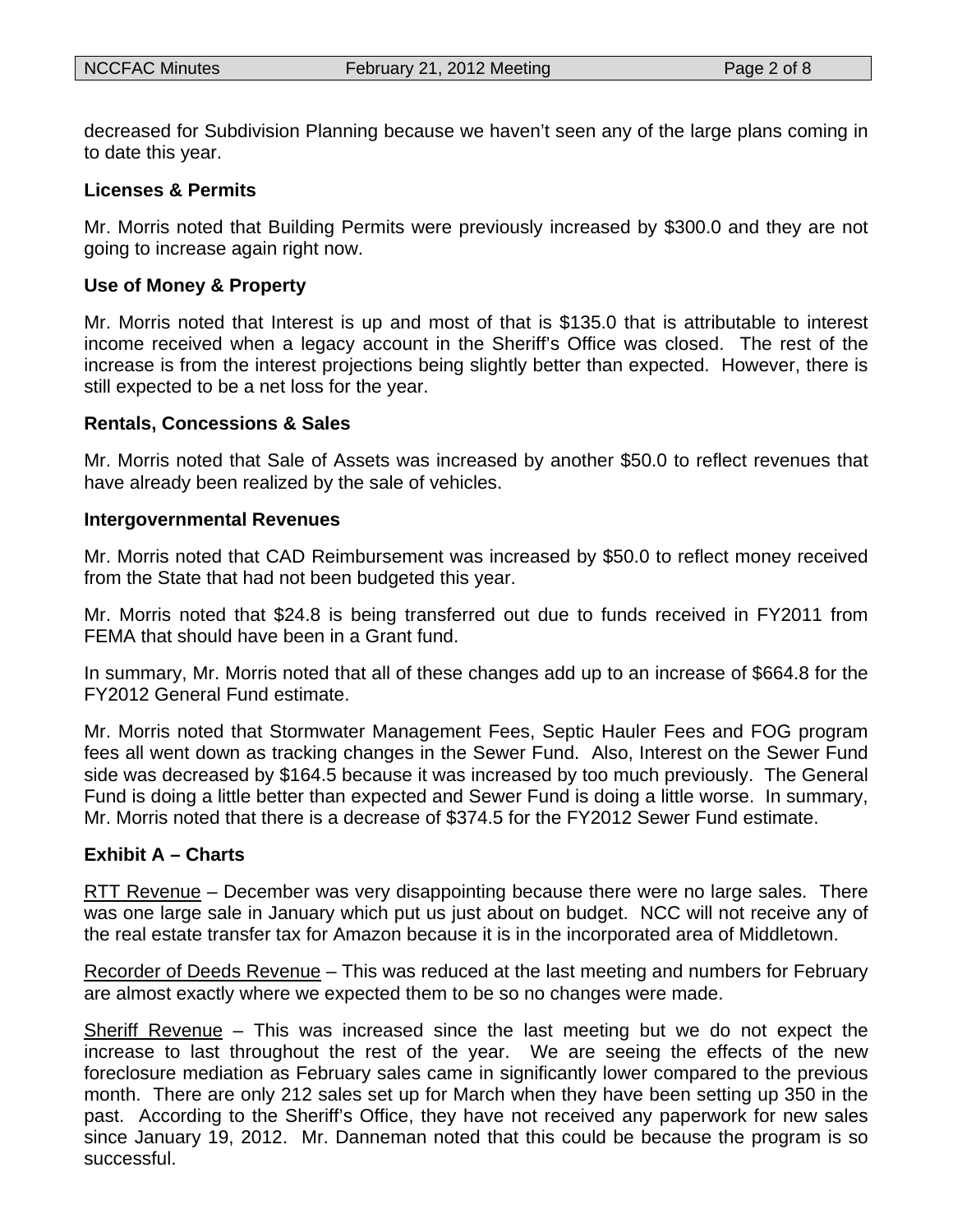Register of Wills Revenue – This continues to be on budget with no big changes.

Subdivision & Zoning Review Revenue – This estimate has been dropped before and it may need to be dropped again in the future. Mr. Morris noted that this is a leading indicator.

Building Permit Revenue – There was an enormous jump in January primarily because of A.I. DuPont Hospital. It was \$630.0 in building permits for one project in one month while we normally we only expect a couple hundred thousand a month for both commercial and residential. We expect this number to come down but the numbers are ahead for February for the same time last year.

Major Commercial Building Permits – Three other smaller projects were received last month that were still significant enough to have made January a good month even without A.I. DuPont Hospital.

New Construction Permits – Year-to-date there have only been 34 commercial permits while there were 46 last year. However, the total number of permits is not as important as the revenues received for permits. On the residential side we are slightly slower than last year but the final quarter of the year is always one of the best times. It was noted that all revenues generated from RTT and all permits for Amazon would go through Middletown. We may be increasing building permits later in the year but may also be decreasing subdivision review.

\*Richelle Vible arrived at 3:35pm

Business & Contractor Licenses – This is about where we expected it to be with Business doing slightly better and Contractor doing slightly worse.

FY2012 Non Residential Sewer: First and Second Quarter – Residential sewer bills have gone out but we have not received many of those revenues back yet. We will have a chart that includes residential at the next meeting. We were slightly below budget during first quarter and slightly above during the second quarter.

# **FY2013 General and Sewer Fund Revenue Forecast:**

Mr. Morris reviewed NCC's General and Sewer Funds Revenue FY2013 Summary (Exhibit C). Mr. Morris noted that these are preliminary numbers developed by the Budget Office in cooperation with the individual departments. There are some fees increases included here, shown in column E, all of which can be enacted without Council legislation. They are all from the department of Land Use and only need to publish the new fees and they would take effect sixty days later. They would publish so they would become effective July 1, 2012.

# **GENERAL**

# **Real Estate Taxes**

There was a small increase here. The FY2013 estimate is up \$546.2 over the estimate for this year.

# **Real Estate Transfer Tax**

FY2013 estimate is only up \$250.0 over this year's budget, based on the expectation that the real estate market will improve but we are only budgeting for 90% of what we expect.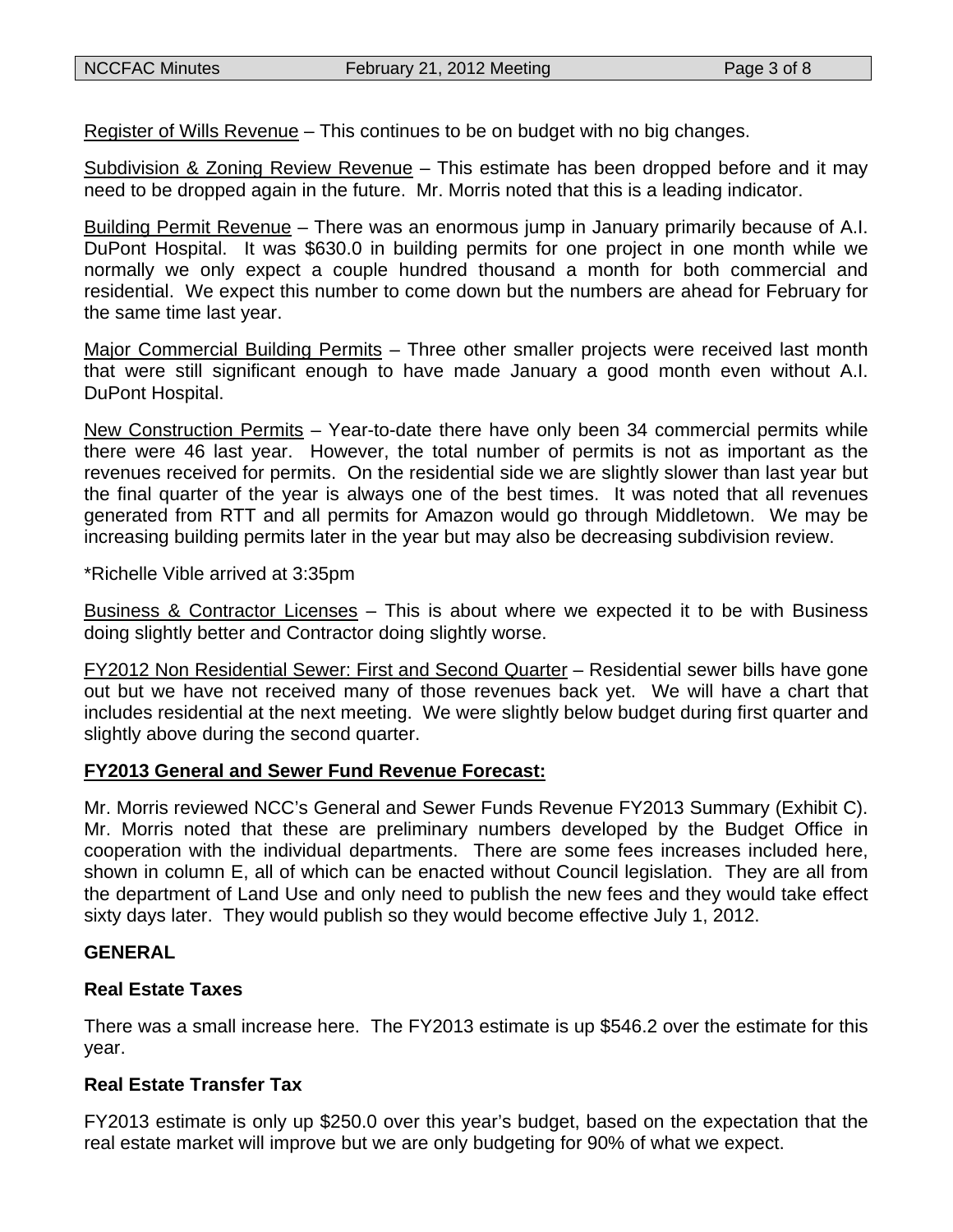### **Service Charges/Fees**

Sheriff Sale shows a drop as we are only projecting \$6,702.1 right now. We are expecting this to go up but it will be a slower slope of improvement. Mr. Morris noted this is a lagging indicator and will go down with an improving economy. Subdivision Review includes fee increases of \$140.1 that bring us to \$1,400.0 which is what we expected to take this year.

### **Recreation**

Everything here has been nudged down slightly. There is a new contract the department of Community Services has with PAL that includes revenue sharing where PAL will get some of the recreation revenues for activities conducted at PAL. One area that has gone up here is Carousel due to an additional \$50.0 for therapeutic riding lessons which is something we had not budgeted for.

### **Licenses & Permits**

Most of these numbers are exactly the same as this year. The Building Permits total number goes down compared to this year because we do not expect another project like A.I. DuPont Hospital. The FY2013 estimate is up compared to the FY2012 budget mostly because of fee increase of \$147.0. The FY2013 estimate is up compared to FY2012 budget, but down slightly compared to our estimate of the actual revenues for FY2012.

### **Use of Money & Property**

There are some abandoned escrow deposits which will be transferred to the General Fund next year in the amount of \$1,617.0. Mr. Milowicki explained Abandoned Deposits. Monuments are markers in developments to block off the plot lines in your area. Contractors would put down a deposit to make sure it was done and then come back later to get the deposit. Every once in a while someone comes to get their money but for the most part it is stale money that has been sitting there since 1999. The auditors advised the County that since it is stale money it should be taken in as revenue. The Law Office advised leaving a 10% balance in the account in case someone shows up asking for the money they put down. The other part is contractors put up an escrow amount for work they did. This was mostly prior to 1999 and UDC coming into effect, and there has been very little new activity in these accounts since then. It was noted that this is one-time revenue.

Sheriff estimate for FY2012 increased to \$155.0 based on the one time transfer from their legacy account but we will not see that again so the estimate goes back down to \$10.0 for FY2013. All other Row Offices are experiencing similarly slow interest.

#### **Rentals, Concessions & Sales**

Building Rental for the City of Wilmington is down \$302.0 for FY2013. The City of Wilmington is going to be taking over responsibility for maintenance of the building so we will no longer get reimbursed by the City for the staff that worked there. One person retired and the other person moved into another department. Land Rental is up \$173.5 due to revenue we should receive from renting cell towers. Building Rentals increased \$100.0 for revenue that will be received from renting out space at Rockwood to The Greenery. Most of the \$137.8 for Sale of Assets comes from the sale of vehicles which will not be as large as this year.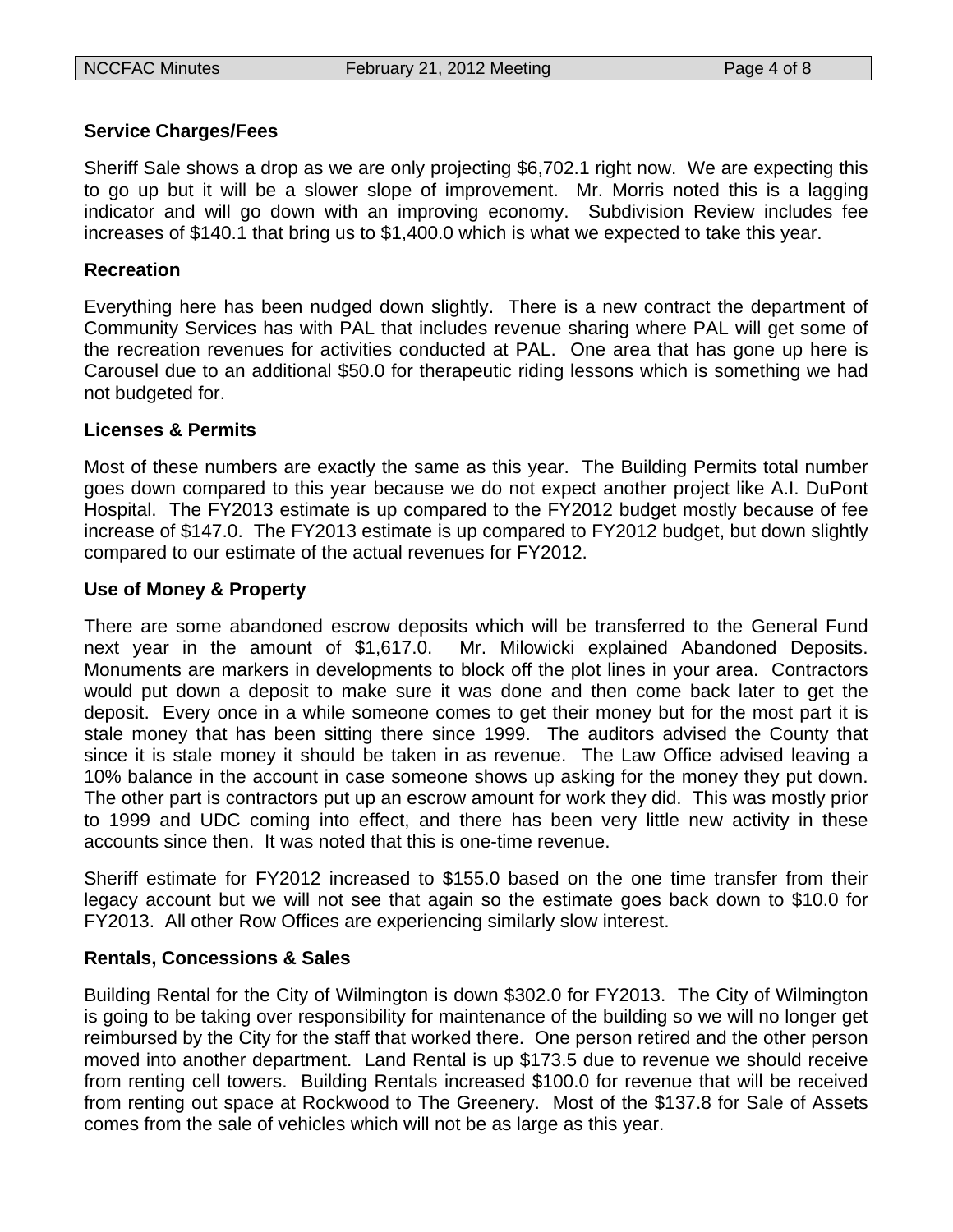### **Intergovernmental Revenues**

The biggest change is completely eliminating WILMAPCO. \$100.0 was a one-time only transfer of funds to the County to assist with the new master plan. We will not see this next year. Overall revenues go up just 1.3%.

### **Miscellaneous Revenues**

There is a slight decrease in Other Income from some small accounts that are ticking down. Insurance Proceeds reflects a new TPA that helped the County catch up on some workers compensation and auto claims in FY2012 but we do not expect it to be nearly as high next year. Overall, Miscellaneous Revenues will be down about 12.8% next year.

The FY2013 General Fund Revenue Estimate is \$166,664.4 and will continue to be revised until the County Executive's Budget Address.

The County Executive's FY2013 Budget Address will be March 20, 2012 downtown at the City/County Building. County Executive Clark stated that there will be no tax increase.

### **SEWER**

In the estimates prepared to date there are no increases in sewer charges. There is a small increase in estimates for Sewer Service Charges based upon modest growth within the County. There are a few small increases in fees for Stormwater/Groundwater and Plans Review. These are department of Land Use fees that they build into their projections for FY2013. Overall, we are looking at a very small increase in FY2013 sewer revenues over and above the original FY2012 budget. The FY2012 budget was \$69,081.0 and the working estimate for the FY2013 budget right now is \$69,586.1, which reflects a small increase of 1.7%.

# **Approval of FY2012 and FY2013 General and Sewer Fund Revenue Forecast:**

Mr. Oller made a motion to accept the New Castle County General Fund revenue estimates of \$164,756.6 for FY2012 and \$166,664.4 for FY2013, and the Sewer Fund revenue estimates of \$68,416.8 for FY 2012 and \$69,586.1 for FY2013. Mr. Larotonda seconded the motion and they were unanimously approved.

Mr. Milowicki stated that the FY2013 numbers that were reviewed are preliminary numbers and the budget will be based on these projections but there could be minor changes. The FY2013 revenues will be certified at the meeting in April. None of the revenue assumptions included require Council action and all fee increases would go into effect on July 1, 2012. Councilman Smiley commented that we may see a difference in ticketing revenue based on how that program gets modified in the next month. Mr. Milowicki noted that we have not heard anything out of Dover yet that will affect County revenues. It was also noted that there is still state legislation out there to consolidate the Row Offices but there has not been any word yet on if that legislation is moving forward.

# **FY2012 General and Sewer Fund Expenditure Activity A/O January and Forecast:**

Mr. Morris reviewed the FY2012 Budget vs. FY2012 Estimate and FY2012 Budget vs. FY2013 Estimate as of January 31, 2012 (Exhibit D) and Budget Highlights (Exhibit E).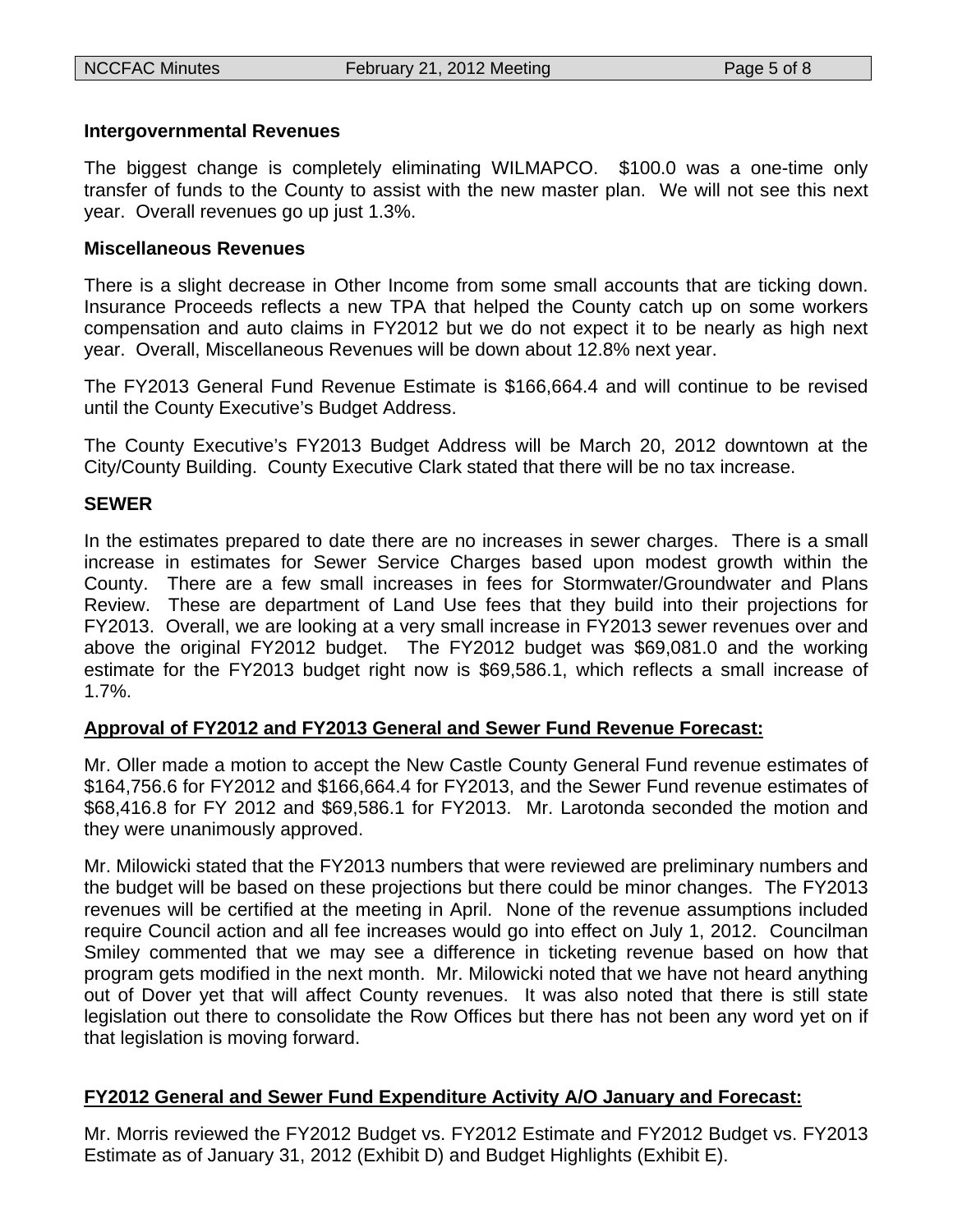### **FY2012 General Fund Expenditures**

Mr. Morris noted that we are still expecting to have surplus at the end of the year in Salaries/Wages related to vacancies in general funded positions. The budget was \$81.6 million and we expect to spend \$81.1 million which amounts to a \$500,000 savings.

Mr. Morris noted that a small savings of \$200,000 is expected in Communications/Utilities. Some of that is from electrical savings and other savings related to data lines that the IS department uses.

The Materials/Supplies budget is \$4.9 million and we are expecting to spend \$5.3 million. This reflects an increase of \$425,000 because of increased gasoline and diesel costs. The budget was increased last year because we saw prices going up and prices went up faster than we expected.

The budget for Contractual Services was \$10.7 million and we are expecting to spend \$10.4 million. It looks like there is going to be a savings of \$300,000 due to savings across the board in all departments.

Contractual-Cross Charges was budgeted for \$14.7 million and we expect costs will actually be only \$14.5 million. Some of the savings received from data circuits in IS the charges then get spread out among the individual departments.

The Grants/Fixed Charges budget is \$11.6 million and we are expecting \$12.0 million. This reflects a \$400,000 shortfall in workers compensation, specifically in a three month period we had over \$300,000 in settlements.

The Equipment budget is \$3.8 million and we expect to spend \$3.4 million. The difference is due to the timing of lease payments for police vehicles. This was previously being paid out of the Capital Budget but was transferred into the Operating Budget this year. Special Services will be going to Council to ask for the savings of \$400,000 to be transferred to the fuel line.

The IGS Credit budget is \$22.1 million and we expect to spend \$21.9 million. This offsets the IS Cross Charges, since the charges go down the credit goes down as well.

The FY2012 Budget is \$163.5 million and we expect to spend \$162.9 million for a total of \$600,000 savings for this year.

Mr. Oller questioned the annual contribution from State for Police Pension. Mr. Morris stated that the County receives money every year from the State of Delaware that is a supplement for Police Pension but it is not budgeted. Whatever amount we receive Council votes that as a change to the Police Pension amounts. Mr. Milowicki added that we never know how much we are going to receive because we are waiting for reimbursement and it depends on how much the State has left. It is a pass through that comes into the County General Fund and gets passed into the County's Pension Fund. Previously, this revenue would be directly deposited into the Pension Fund, but the auditors felt that it should be reflected as an entry into the General Fund and then immediately transferred into the pension fund.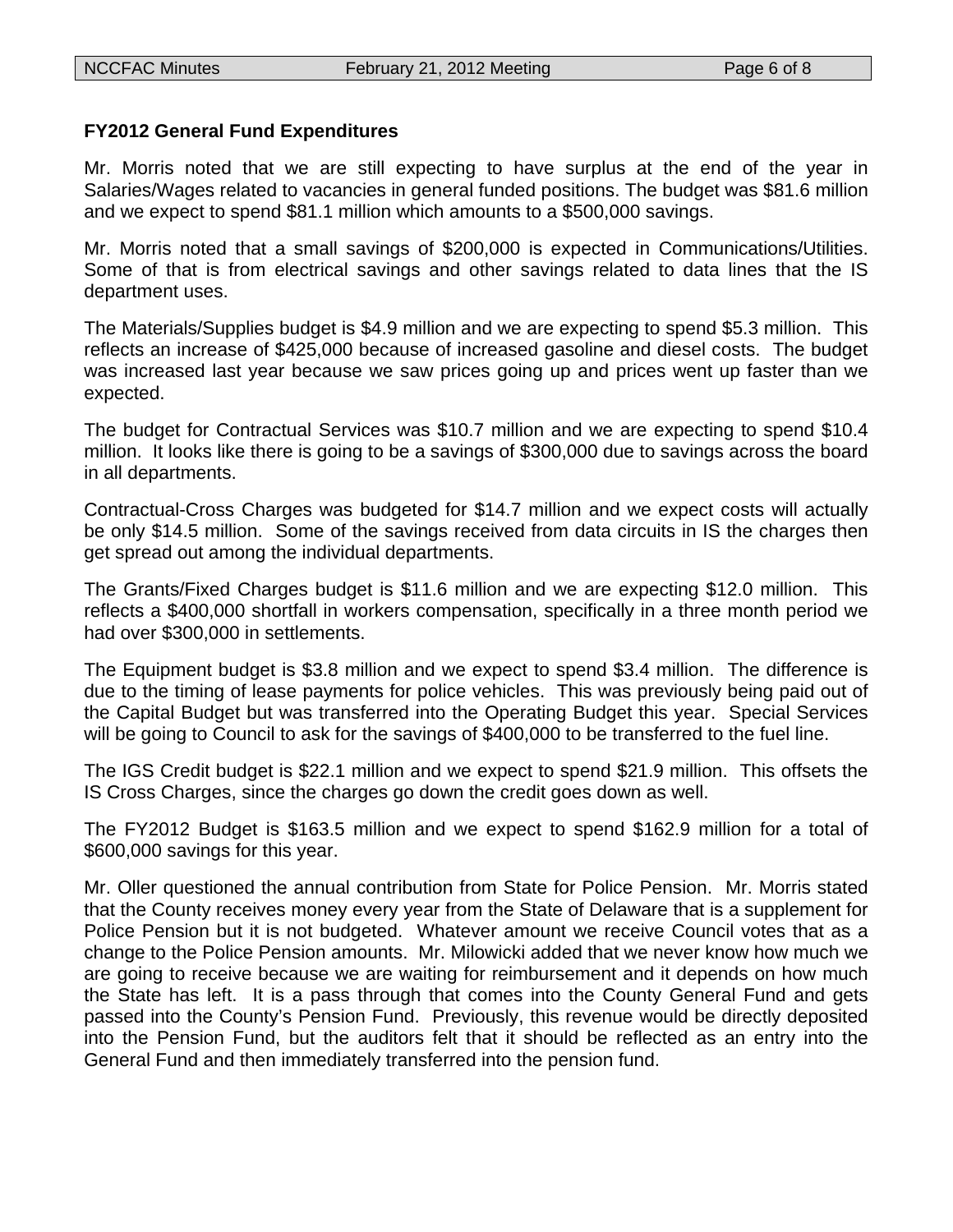# **FY2013 General Fund Expenditures**

These are rough numbers that are meant to be reflective of what would happen with a small growth. These are not exactly what will be reflected in the County Executive's Budget. Mr. Danneman noted that NCCFAC does not vote on expenditures, only revenues.

# **FY2012 Sewer Fund Expenditures**

Mr. Morris noted that there is an overall savings for the Sewer Fund. Most of the savings comes from Salaries/Wages. \$11.4 million was budgeted but we expect to spend \$10.8 million for a \$600,000 savings or 5% under budget primarily due to the high number of vacancies in sewer funded positions. Mr. Milowicki noted that we normally fill higher level positions with promotions which create vacancies in the lower level positions that need to be filled and we are working through filling them all now. There was discussion regarding when someone retires and the County pays the retiree benefits and the benefits of the new employee that filled the position. Mr. Milowicki stated that healthcare coverage in the County is in the union contracts so we are bound by that until it is taken out of the contracts. Currently the employees share for healthcare coverage is around 6.4% and this year the employees gave 2.5% back through a healthcare surcharge to the County. When the current contract ends the employees will get the 2.5% back and then the County will be try to change it so a bigger share is picked up by employees or something like the State where when anyone new retires, depending on their years of service, that is the percentage the healthcare coverage they get. Right now in the County the same retiree healthcare coverage is provided regardless of years of service. This has already been initiated with non-union new hires and hopefully in the next round of negotiations the unions will look into this. Mr. Morris noted that there have been some changes for new employees. The pension plan is less generous for new employees and depending on which position you are hired for you may have 19 steps instead of 10. Ms. Vible questioned when looking at vacancies and projecting for next year how many positions do you eliminate. Mr. Milowicki stated that when we budget for the fiscal year we do not budget 100% of salaries, but instead budget an attrition rate of either 1 or 2% countywide knowing there are going to be vacancies.

Mr. Kocher asked for details on OPEB. Mr. Milowicki explained that OPEB has been in the private sector for a while but just started in the public sector in the last few years. GASB recommended it for governments and the County just started recording it 4 or 5 years ago. The County is about 5% funded, our current liability is \$266 million and we contribute anywhere between \$2.5 and \$3.5 million annually while we should probably be contributing close to \$8 million. It is just like starting a new pension fund it will take 30 years to get where it needs to be. We are most likely contributing far more than most governments while some are not even recognizing it and some cannot fund it. Most governments' liability is not as big as ours because our police retire so early in their years their healthcare coverage starts earlier. Most police officers that retire and work elsewhere stay on the County's health plan; however this is in the union contracts. Several governments have started raising the retirement age.

There is a small savings in Contractual services. We budgeted \$4.4 million and are expecting to spend about \$4.0 million. Only other savings expected is in Contingencies. \$100,000 was budgeted and we are expecting to need any in the Sewer Fund.

The FY2012 Sewer Fund budget is \$69.1 million and we are expecting to spend \$68.0 million for a total savings of \$1.1 million, roughly 1.6% of budget.